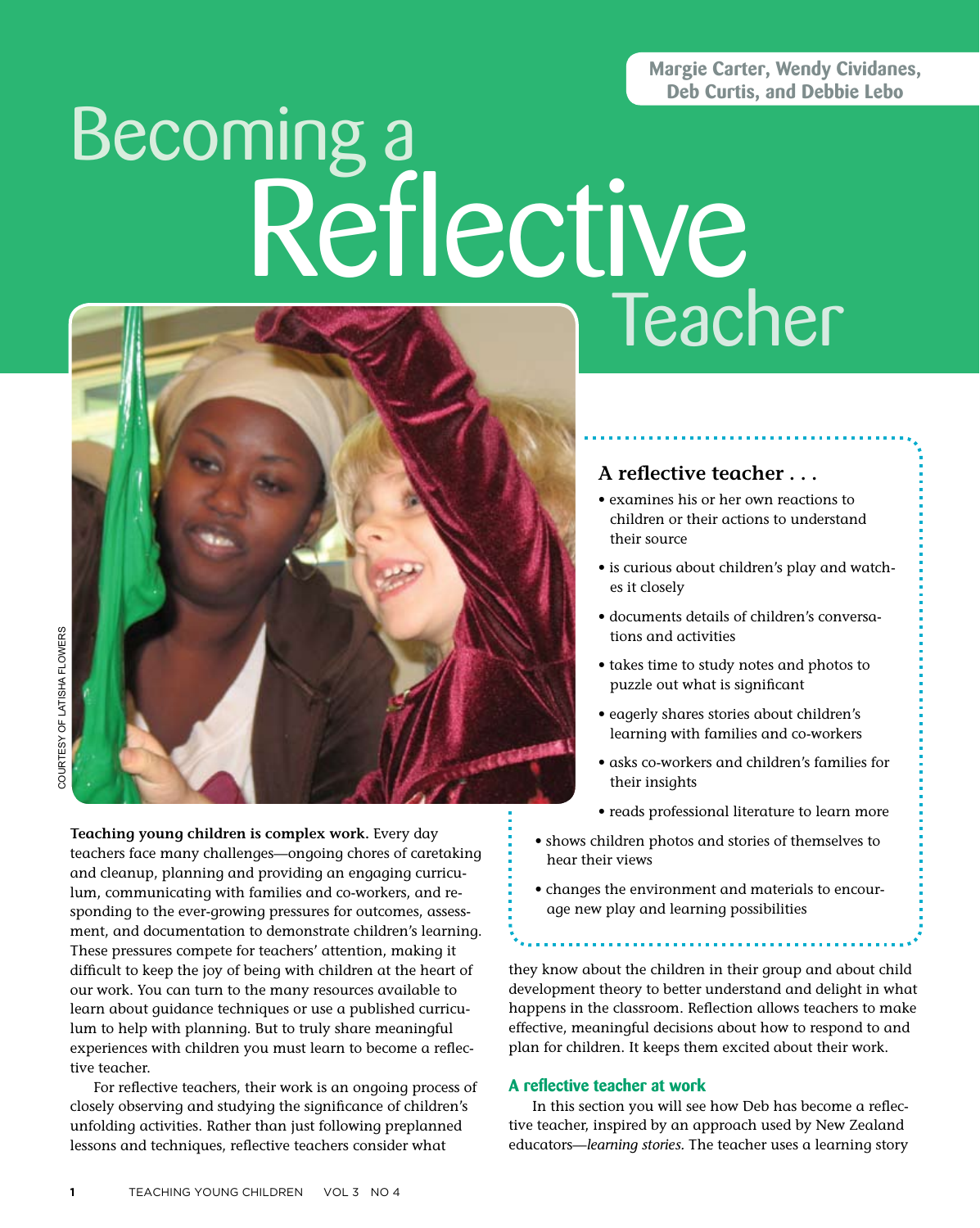to document and assess a child's learning and to learn alongside the child (Carr 2001). The story is written to a particular child, describing the details of the child's recent activity and the teacher's interest in and thinking about the significance of the event for the child's learning. Also notice that Deb has invited the child's family to share their knowledge and ideas.

# "I'm Incredible," a Learning Story by Deb Curtis

Jacob, a few weeks ago you came up to me and said, "I'm incredible!" I was delighted and responded that of course you are incredible. I realized that you were trying out your newly discovered incredible imagination. Over the first months of preschool you have been pretending you are someone different every day. It is amazing to watch you become a firefighter or a tiger. You use the dress-up clothes and props to enhance these dramatic moments. Your friends love your new ideas and follow you in this make-believe play.

Sometimes your energy and loud voice make me nervous that someone might get hurt. Last week you found the shovel and decided it was a sword and you were a knight. You ran around the yard with swashbuckling grace, waving your sword. Your friends were excited as they joined you in this drama. I told you to make sure you were just pretending, so you wouldn't hurt anyone. You assured me a few times: "This is real, but I won't hurt anyone."

#### **My reflections on what your play means**

I am thrilled to watch you realize the power of your imagination. You *are* incredible—a smart thinker with a huge vocabulary—so it makes sense that you use these gifts in powerful ways. It is also wonderful that you and your friends are able to share in this play together. You are learning social skills and cooperation. My concern over your big energy is eased by understanding the importance of this play for you. This is the beginning of years of pretend play during which you and your friends will make up many adventures. Dramatic play is an important way to develop language skills and creative thinking that will support all your future learning.

#### **My thoughts about opportunities your play provides**

I'll continue to provide more props to support your dramatic play. I'll observe, document, and create books about your play to read back to you and your friends. I'll keep showing your ideas to the other children so you can help them learn the power of their imaginations! I will continue to learn more about how to help you play in safe ways.

#### **To Jacob's family**

What pretend play does Jacob enjoy at home? I'm eager to hear your stories.

#### **Think about Deb's reflections**

Deb's reflections about her observations of Jacob's actions help her to take his play seriously. She notes her own reactions: delight in Jacob's lively imagination and concern about safety. If she didn't reflect on the larger significance of this play, she might stop it because of her safety concerns. Her descriptions show how she continues to think through her goals and values, attending to children's safety while appreciating and supporting their energetic but valuable activities. She is excited to ask Jacob's family's to tell her what they have seen him do at home. The information they provide will expand her understanding of Jacob and lead to meaningful two-way information sharing between home and school.

#### **Reflective teaching is not a new idea**

John Dewey, considered the father of modern education, wrote about reflective teaching over a century ago. Dewey (1910, 1916) believed that teachers should take time to reflect on their observations, knowledge, and experience so that they can effectively nurture each child's learning. In the example, Deb reflects on her observations of Jacob so that she can thoughtfully plan her next steps in teaching and learning. Dewey suggested that the most effective teachers approach their reflection with a sense of wonder, curiosity, and excitement—feelings that clearly come through in Deb's learning story about Jacob.

#### **Each teaching situation is unique**

Donald Schön was an educational theorist who built on Dewey's work. Schön (1983) observed that effective teachers are not just reflective, but are able to reflect quickly and naturally in-the-moment as they work with children. He called this *reflection-in-action.* He believed that reflection-in-action

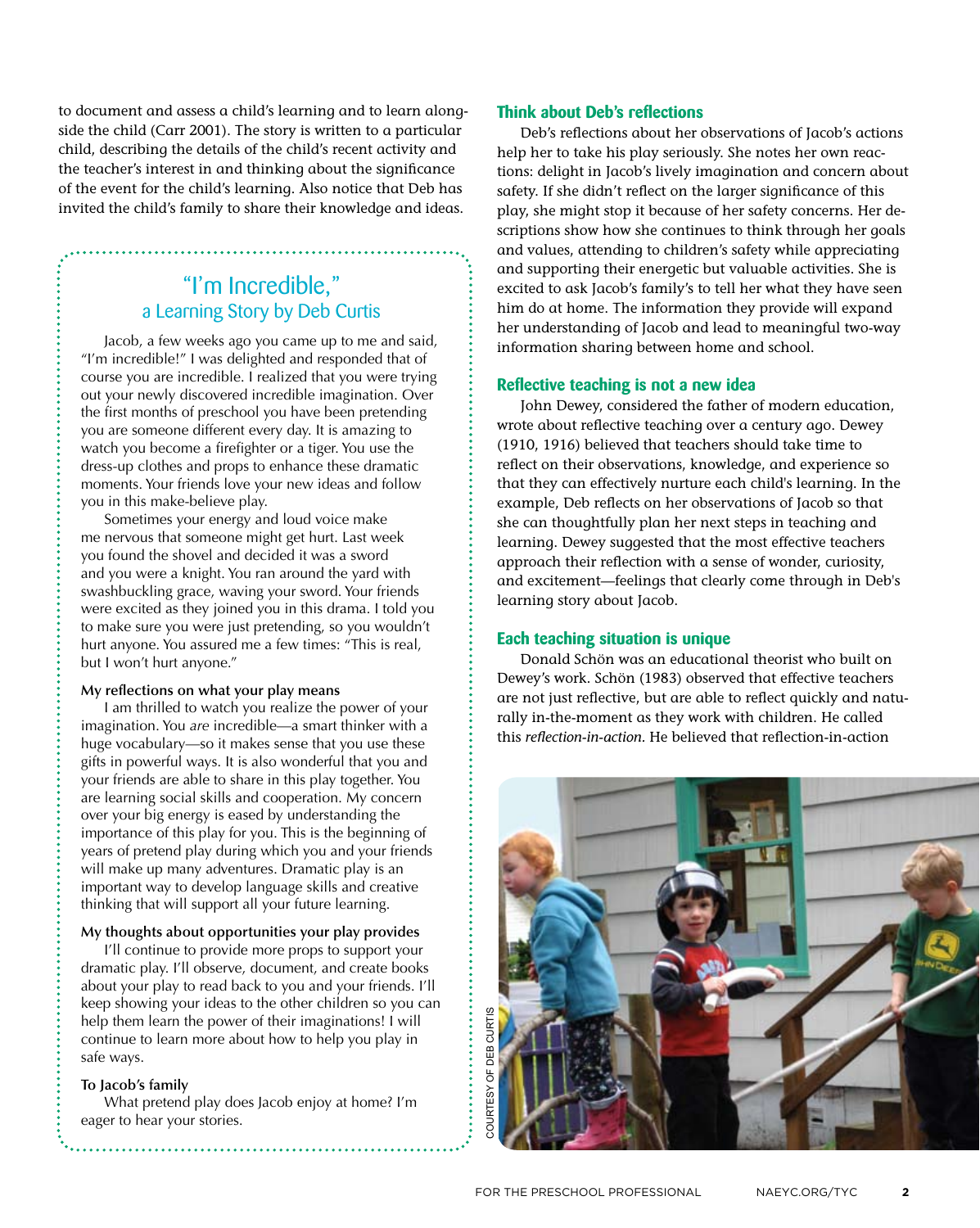

is important because each child and teaching situation is unique. No one strategy or technique works for all teachers, with all children, or in all circumstances. Instead, teaching is complicated work and requires constant, sensitive, skillful, and *reflective* decision making.

#### **Using a "thinking lens" for reflection-in-action**

It is one thing to talk about reflective teaching, but quite another to practice it. Teachers need a disciplined way to analyze the events as they happen in the classroom. The "thinking lens" is a list of questions that teachers can ask themselves as they think over their day or discuss observation notes and photos with co-workers and families. Teachers can think about classroom events after they have occurred as a way to practice using these kinds of questions. Once teachers learn the kinds of questions that help them make effective decisions, their answers can guide their responses on the spot as classroom events unfold each day.

#### **Reflective teaching in an age of standards**

The emphasis on higher standards in our profession carries the goal of improved quality. Becoming a reflective teacher can help you keep track of what you are doing and what each child is learning and, in turn, help children meet the early learning standards. Reflective teaching will also

help you slow down and take time to notice and enjoy the amazing things children do each day and the important ways you contribute to their learning.

Many teachers feel stress due to the complexity of their work and turn to prescribed, quick-fix approaches to meet the requirements. Instead, teachers can advocate for the support and resources they need to become reflective teachers. Reflection can be seen as a responsibility, but it can also be viewed as a right of early childhood teachers. Quality programs will invest in teachers' abilities to be reflective, thoughtful decision makers.

As rising early learning standards bring changes, teachers deserve to be seen as active collaborators, not compliant observers in the change process. You have the right to time, support, and opportunities for ongoing reflection, enjoyment, and dialogue in your work. You deserve this and so do the children.

#### **References**

Carr, M. 2001. *Assessment in early childhood settings: Learning stories.* London. Paul Chapman.

Dewey, J. 1910. *How we think.* Boston: D.C. Heath.

Dewey, J. 1916. *Democracy and education: An introduction to the philosophy of education.* New York: Macmillan.

Schön, D.A. 1983. *The reflective practitioner: How professionals think in action.*  New York: Basic Books.